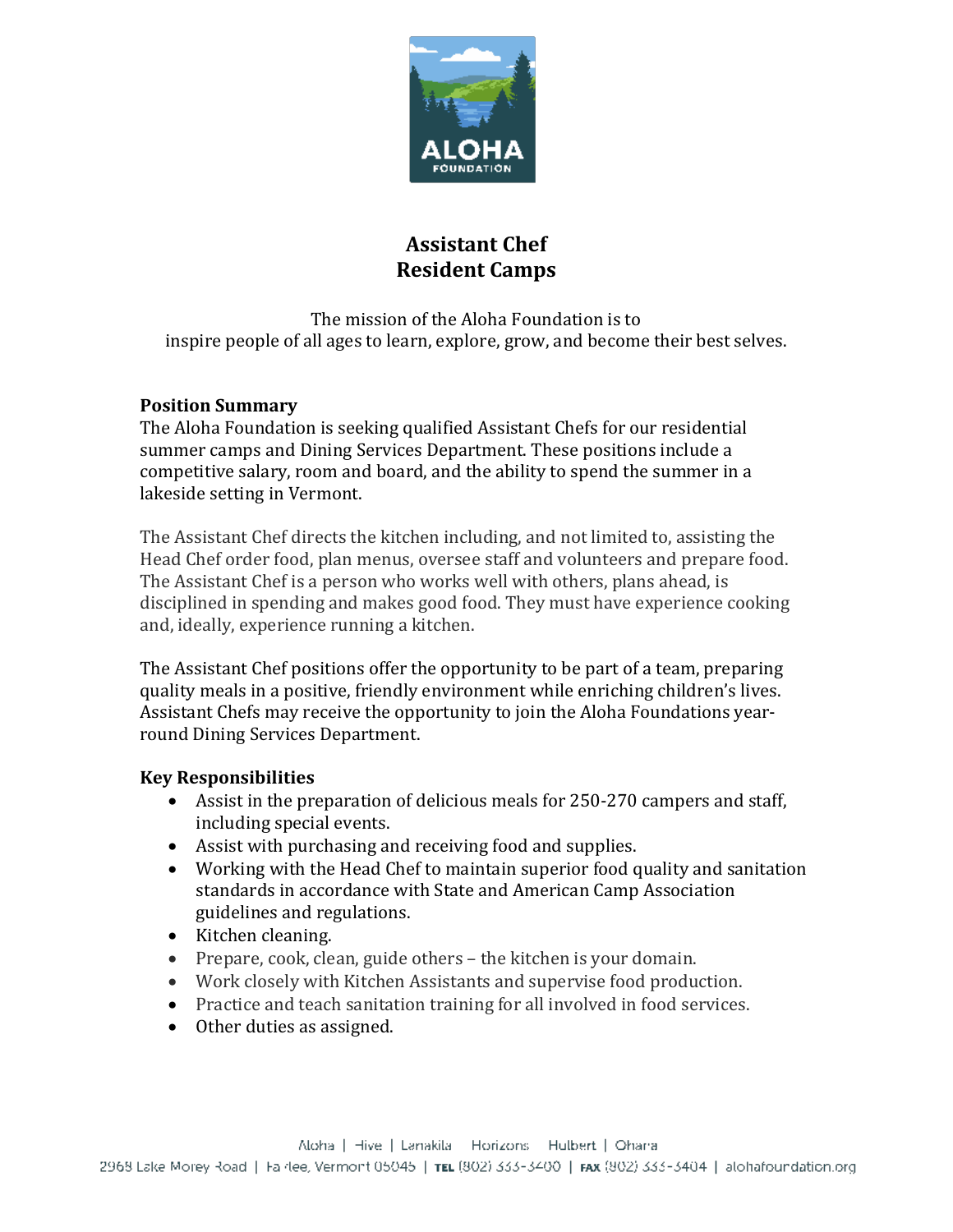

Assistant Chef Resident Camps January 6, 2022 Page 2 of 3

# **Requirements - Knowledge, Qualifications, Skills, Abilities**

- Cooking experience: 3 years preferred.
- Restaurant experience: 1 year preferred.
- Experience with food preparation, including cooking and plating meals.
- The ability to carry out tasks quickly and competently.
- The ability to arrive to work punctually and to work a full shift
- The ability to work according to the necessary schedule to meet the job requirements.
- Must be able to lift/carry a maximum of 50 pounds unassisted, push/pull a maximum of 50 pounds. Stand, sit, bend, and walk for extended periods of time.
- Must be 20+ years old.

### **Compensation**

This is a seasonal contract. Per week: \$600-\$700 plus room and board.

### **Education/Experience Level:**

High School Diploma or equivalent.

### **Schedule**

- 8-hour shifts
- 10-hour shifts
- Monday-Friday
- Weekends